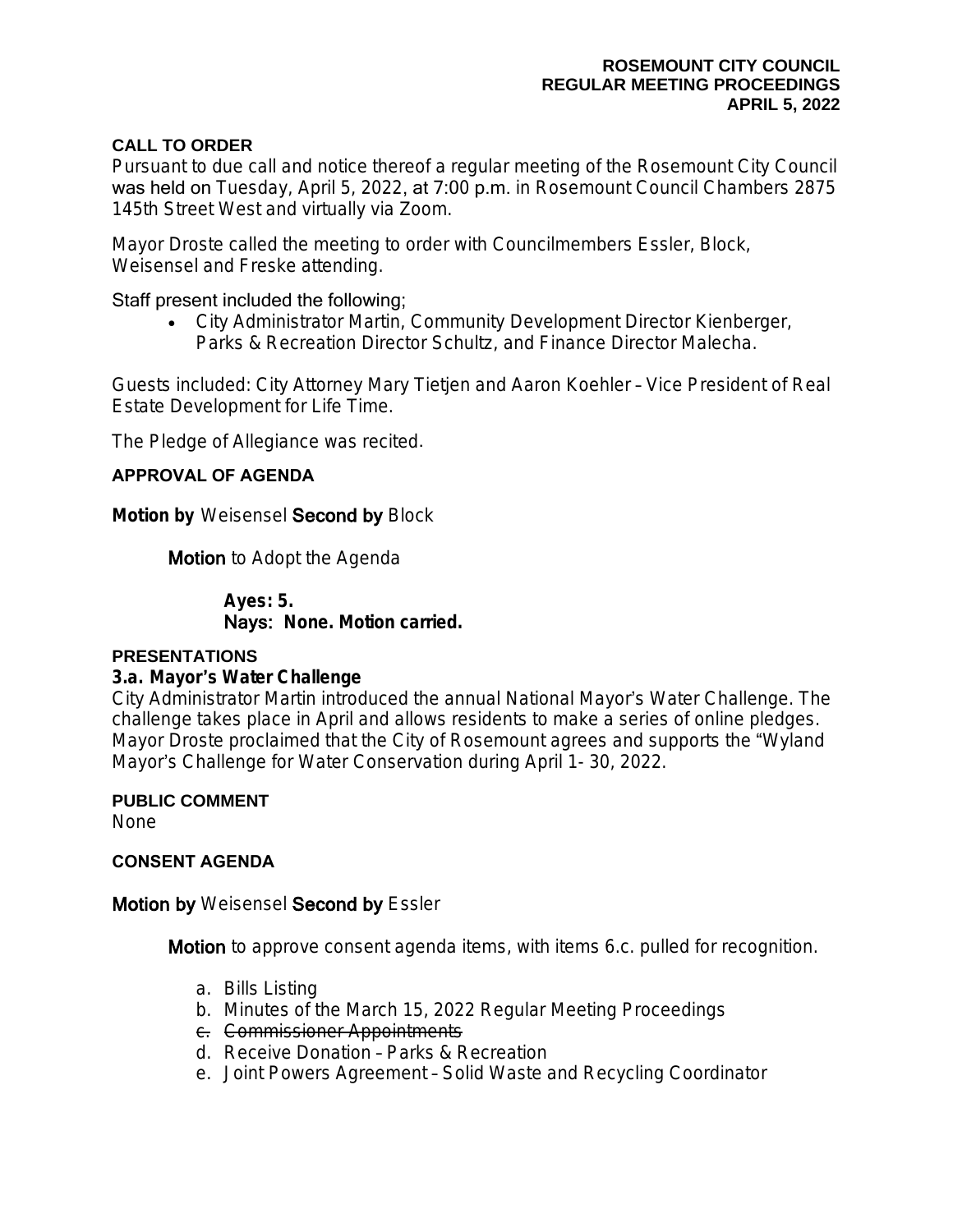- f. Joint Powers Agreement with Dakota County for Cost Contribution for the Rosemount Greenway - Bella Vista Segment
- g. Termination of Police Officer

# Ayes: **Weisensel, Block, Droste, Essler, Freske** Nays: **None. Motion carried.**

# **6.c. Commissioner Appointments**

Councilmember Weisensel pulled this item to recognize the new and returning commissioners.

**Motion by** Weisensel **Second by** Essler

**Motion to** fill Commission vacancies with the following appointments:

- Sharry Angell for a 3-year term on the Parks and Recreation Commission;
- Michael Eliason reappoint for a 3-year term on the Parks and Recreation Commission;
- Scott McDonald reappoint for a 3-year term on the Parks and Recreation Commission;
- Brenda Rivera reappoint for a 3-year term on the Planning Commission;
- Tina Angerer reappoint for a 3-year term on the Environment & Sustainability Commission;
- Renee Burman reappoint for a 3-year term on the Environment & Sustainability Commission

# Ayes: Block, **Droste, Essler, Freske, Weisensel** Nays: None. Motion carried.

# **NEW BUSINESS**

# **9.a. Public Private Partnership for Recreation Center**

City Administrator Martin and Parks and Recreation Director Schultz provided a presentation regarding the new partnership with Life Time to construct a new 107,000 sq. ft. recreational facility.

Life Time will operate an approximately 107,000 sq. ft. facility featuring indoor and outdoor pools with water slides, indoor and outdoor café, exercise facilities, gyms, outdoor pickleball courts, etc. The City will contribute \$21 million of the \$48 million project, with the remainder of the funds paid by Life Time. The City's portion of funds will be provided via landfill fees, with no taxpayer funds utilized for the project. The City receives approximately \$1.9-\$2.2 million annually in these fees, and the expected debt service payment for the City will be approximately \$1.3 million. Life Time will be responsible for furnishing and maintaining the building for the life of the lease. There will be no annual City costs to maintain or repair the building or grounds.

The City will act as financial lender for the deal, utilizing bond capacity to acquire funds. The City assumes risk of lease default by operator. In that event, a new tenant would be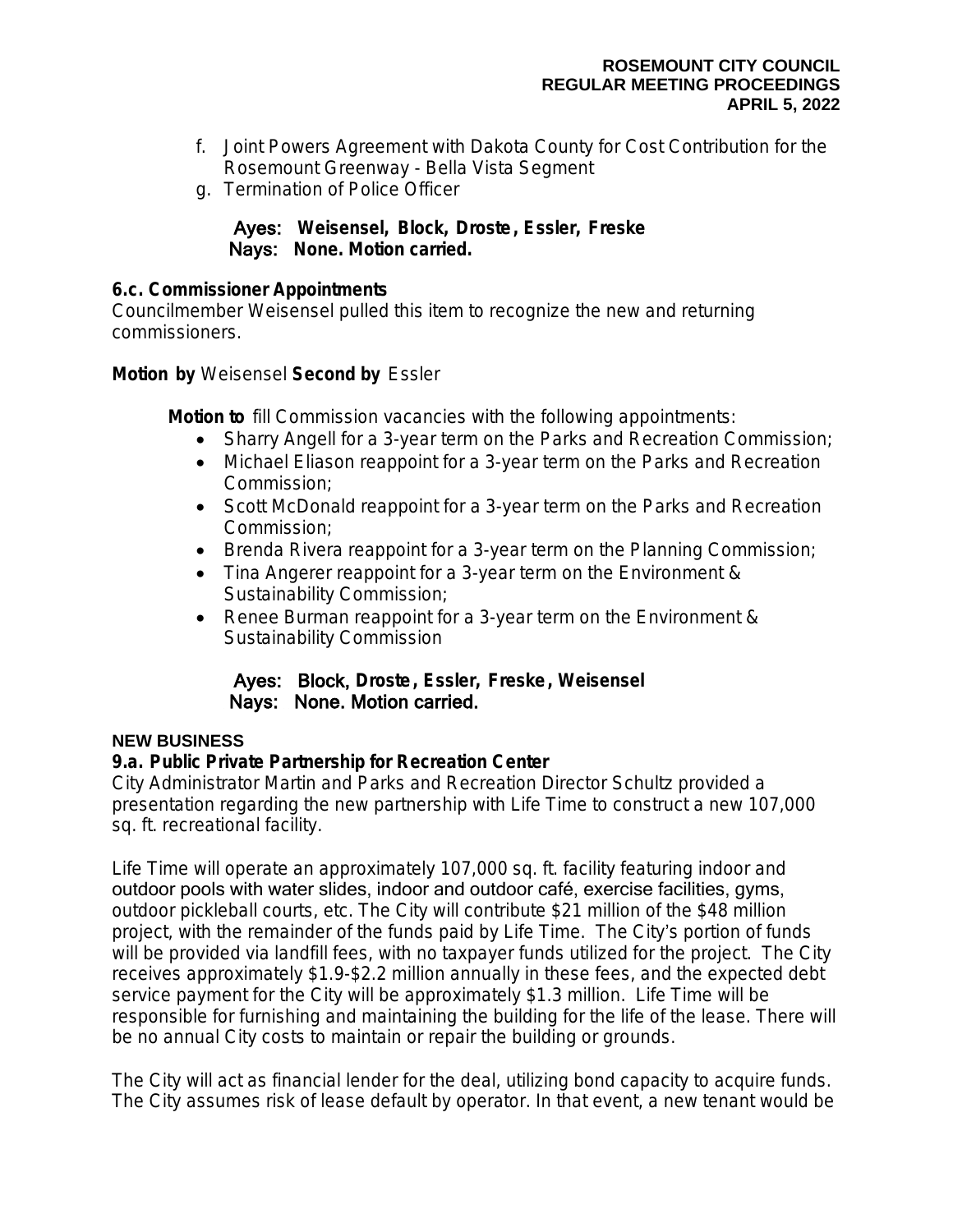pursued, or the sale of the City-owned asset would occur to pay off any remaining bond debt. Councilmember Freske asked what the City's current debt is. City Administrator Martin explained that the City is currently has about \$3 million in debt. The current debt capacity is \$100 million.

Aaron Koehler, Vice President of Real Estate Development with Life Time was present to introduce Life Time to the Rosemount community and answer council's questions. He conveyed the company's excitement at the opportunity to locate a new facility in Rosemount.

A separate action was presented to the City Council to acquire the 29 acre parcel of land at the northeast corner of Hwy 42 and Akron Ave. The City would retain approximately 12 acres of the parcel for the Life Time project, and the remaining 17 acres would be purchased by a private developer. The purchase price is \$135,000 per acre, and the City will not close on the land until final agreements with Life Time have been acquired. This private developer is pursuing complementary uses to the Life Time facility, and he is confident that the Life Time announcement will quickly increase interest within the marketplace to locate at this area.

**Motion by** Weisensel **Second by** Block

**Motion to** approve a Letter of Intent for a Recreational Facility Lease with LTF Lease Company, LLC

# Ayes: **Droste, Essler, Freske, Weisensel , Block** Nays: None. Motion carried.

**Motion by** Weisensel **Second by** Essler

**Motion to** approve a Purchase Agreement with Akron 42, LLC to acquire approximately 29 acres in the northeast quadrant of Akron Avenue and Hwy 42.

Ayes: **Essler, Freske, Weisensel , Block, Droste** Nays: None. Motion carried.

# **9.b. Skate Park Site Improvements** – **Accept Quotes and Award**

Parks and Recreation Director Schultz went over the site plans for the improvements to the Skate Park. The park was built 2 years ago. Project is anticipated to start this spring and be completed this summer. The improvements will include: additional concrete, a sidewalk, sun shelter, and a trail.

Councilmember Blocked expressed concern about how low the bid is considering the current construction and building market costs. Parks and Recreation Director Schultz stated that staff has reached out to other communities who have used the contractor and confirmed that Odessa II is a reputable contractor.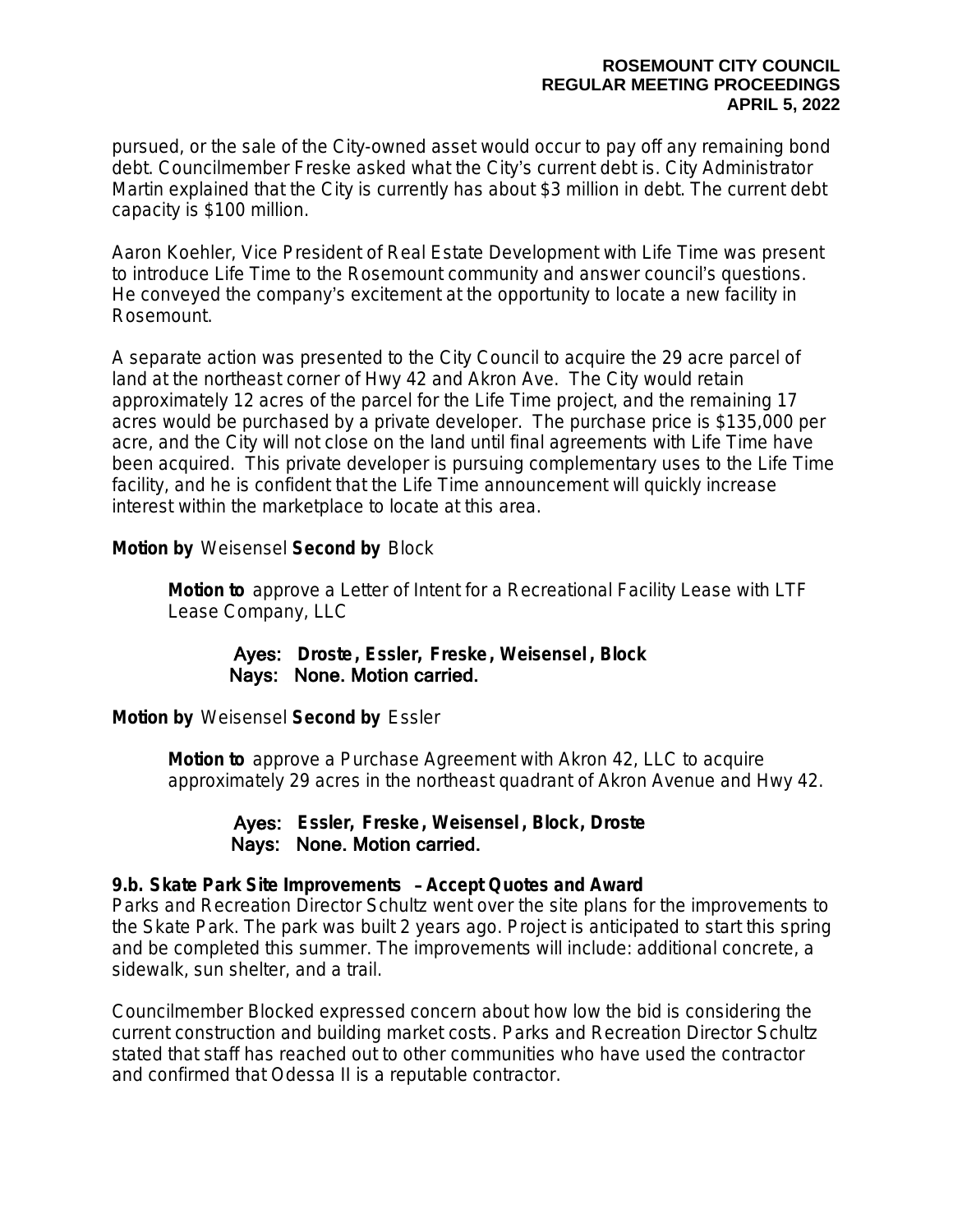Councilmember Freske asked staff how the graffiti will be addressed at the Skate Park. Parks and Recreation Director Schultz explained that Erickson Park and the Rosemount Ice Arena were recently vandalized as well. Staff is looking into security cameras and/or a possible art wall were kids can express their talents in artistic ways.

# **Motion by** Essler **Second by** Freske

**Motion to** recommend the City Council accept the quotes and award the contract to the lowest bidder, Odessa II, for the Hardscape Site Improvement Project at the Skate Park.

# Ayes: **Freske, Weisensel , Block, Droste, Essler,** Nays: None. Motion carried.

## **9.c. Bella Vista Greenway Trail Project** – **Accept Quotes and Award**

Parks and Recreation Director Schultz provided a presentation regarding the Bella Vista Greenway trail segment. The City entered into a Joint Powers Agreement with Dakota County to have the City build the greenway trail and for the County to reimburse the City for the full cost of the trail.

Staff will be sending a mailing to residents within a certain distance from the project area regarding the project and its schedule. Trail will be connected and completed this summer.

# **Motion by** Freske **Second by** Block

**Motion to** recommend the City Council accept the bids and award the contract to the lowest bidder, Minnesota Dirt Works, for the Bella Vista Greenway Trail Project.

## Ayes: **Weisensel , Block, Droste, Essler, Freske** Nays: None. Motion carried.

## **ANNOUNCEMENTS**

**10.a. Staff Updates**

No staff updates.

## **10.b. Upcoming Community Calendar**

Mayor Droste reviewed the calendar of events and upcoming meetings.

## **ADJOURNMENT**

There being no further business to come before the City Council at the regular council meeting and upon a motion by Droste and a second by Essler the meeting was adjourned at 8:32 p.m.

Respectfully submitted,